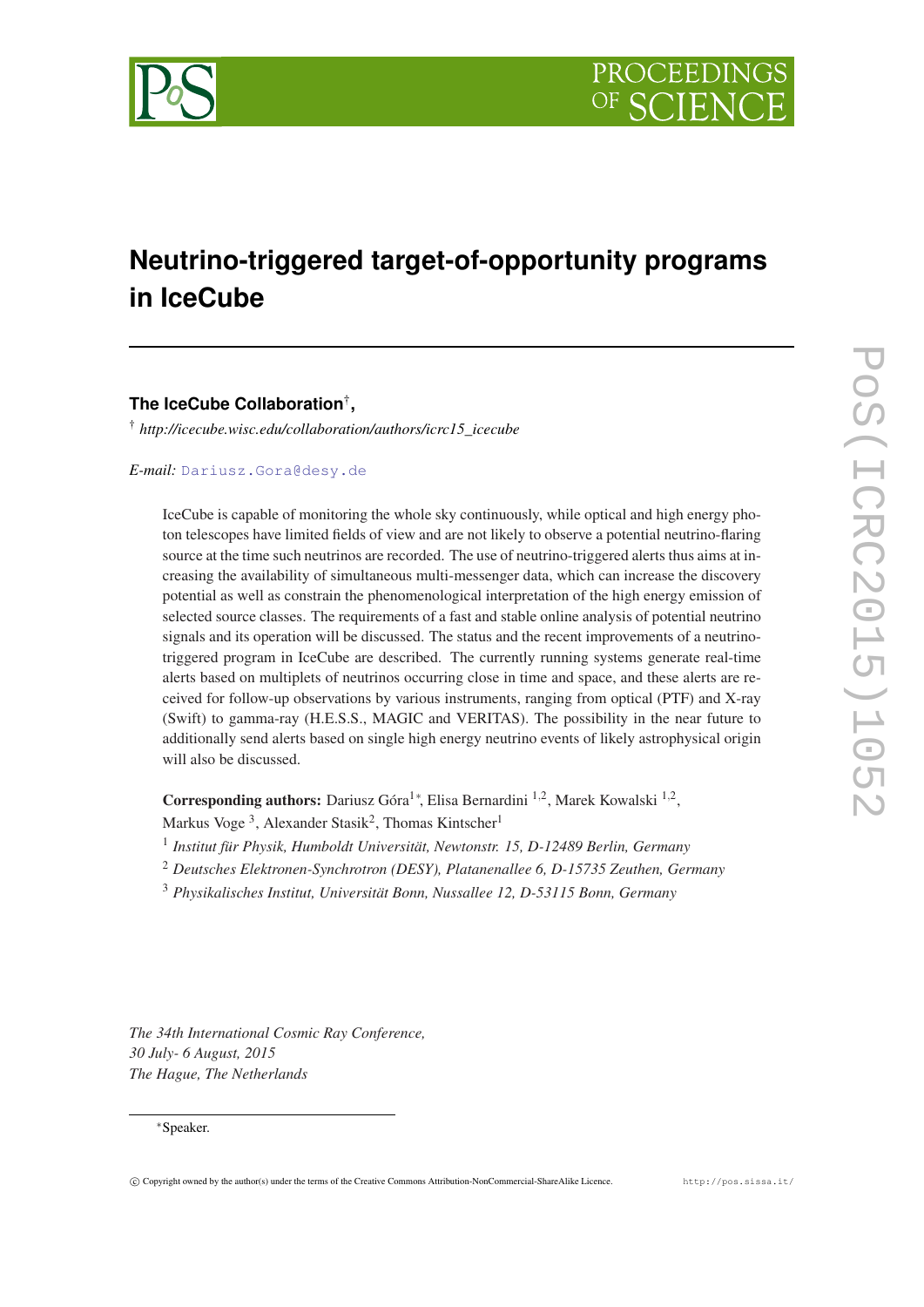#### 1. Introduction

Neutrinos have long been anticipated to help answer some fundamental questions in astrophysics like the mystery of the source of the cosmic rays (for a general discussion see [[1](#page-7-0)]). For neutrinos in the TeV range, prime source candidates are Galactic supernova remnants [[2](#page-7-0)]. Neutrinos in the PeV range and above are suspected to be produced by Active Galactic Nuclei (AGN) and Gamma Ray Bursts (GRB) with many AGN models predicting a significant neutrino flux [\[3,](#page-7-0) [4,](#page-7-0) [5\]](#page-7-0). Recently, the IceCube Collaboration has reported the very first observation of a cosmic diffuse neutrino flux which lies in the 100 TeV to PeV range [[6](#page-7-0)]. Individual sources, however, have not been identified. While many astrophysical sources of origin have been suggested, there is yet not enough information to narrow down the possibilities to any particular source.

The detection of cosmic neutrinos by high-energy neutrino telescopes is very challenging due to the small neutrino interaction cross-section and because of a large background of atmospheric neutrinos. Thus, simultaneous measurements using neutrino and electromagnetic observations (the so-called "multi-messenger" approach) can increase the chance to discover the first neutrino signals from astrophysical source by reducing the trial factor penalty arising from the observation of multiple sky regions over different time periods.

For slower transient sources like AGNs (time scale of weeks) which manifest large time variations in the emitted electromagnetic radiation, the signal-to-noise ratio can be increased by searching for periods of enhanced neutrino emission (a time-dependent search). Of special interest is the relation of these periods of enhanced neutrino emission with periods of strong high-energy γ-ray emission. However, as Imaging Air Cherenkov Telescopes (IACTs) such as MAGIC [\[7](#page-7-0)] or VERI-TAS [[8](#page-7-0)] have a small field-of-view and are not continuously operated such correlation studies are not always possible after the flare. Therefore it is desirable to ensure the availability of simultaneous neutrino and high-energy γ-ray data for periods of interests. This is achieved by an online neutrino flare search that alerts a partner IACT experiment when an elevated rate of neutrino events from the direction of a source candidate is detected. Such a Neutrino Triggered Target of Opportunity program (NToO) using a list of pre-defined sources was developed already in 2006 using the AMANDA neutrino telescope to initiate quasi-simultaneous gamma-ray follow-up (GFU) observations by MAGIC [[9](#page-7-0)]. The refined and enhanced implementation of GFU, using the data from IceCube neutrino detector to sent alerts to γ-ray telescopes MAGIC and VERITAS, was started on March, 2012 [\[10](#page-7-0)].

Similarly, one can conduct a search for neutrinos from short transient sources (time scale of 100 seconds), such as GRBs (see e.g. [\[11](#page-7-0)]) and core-collapse Supernovae (SNe) (see e.g. [\[12\]](#page-7-0)). These sources are most accessible in X-ray and optical wavelengths, where one can observe the GRB afterglow or the rising SN light curve, respectively. As for IACTs, the field of view and observation time of X-ray and optical telescopes is limited. Since identification of a GRB or SN is only possible within a certain time range (few hours after a GRB and few weeks after a SN explosion), it is important to obtain electro-magnetic data within these time frames. Therefore, another NToO program targeting optical (OFU) and X-ray (XFU) follow-up of short neutrino transients has been developed as well since 2008 [[10,](#page-7-0) [13\]](#page-7-0). Upon multiplets (at least 2) of neutrinos within 100 seconds and 3.5° angular separation (searching anywhere in the sky), alerts are sent to ROTSE [[14\]](#page-7-0), PTF [\[15](#page-7-0)] for optical and Swift [[16](#page-7-0)] for X-ray follow-up, depending on the multiplet's significance.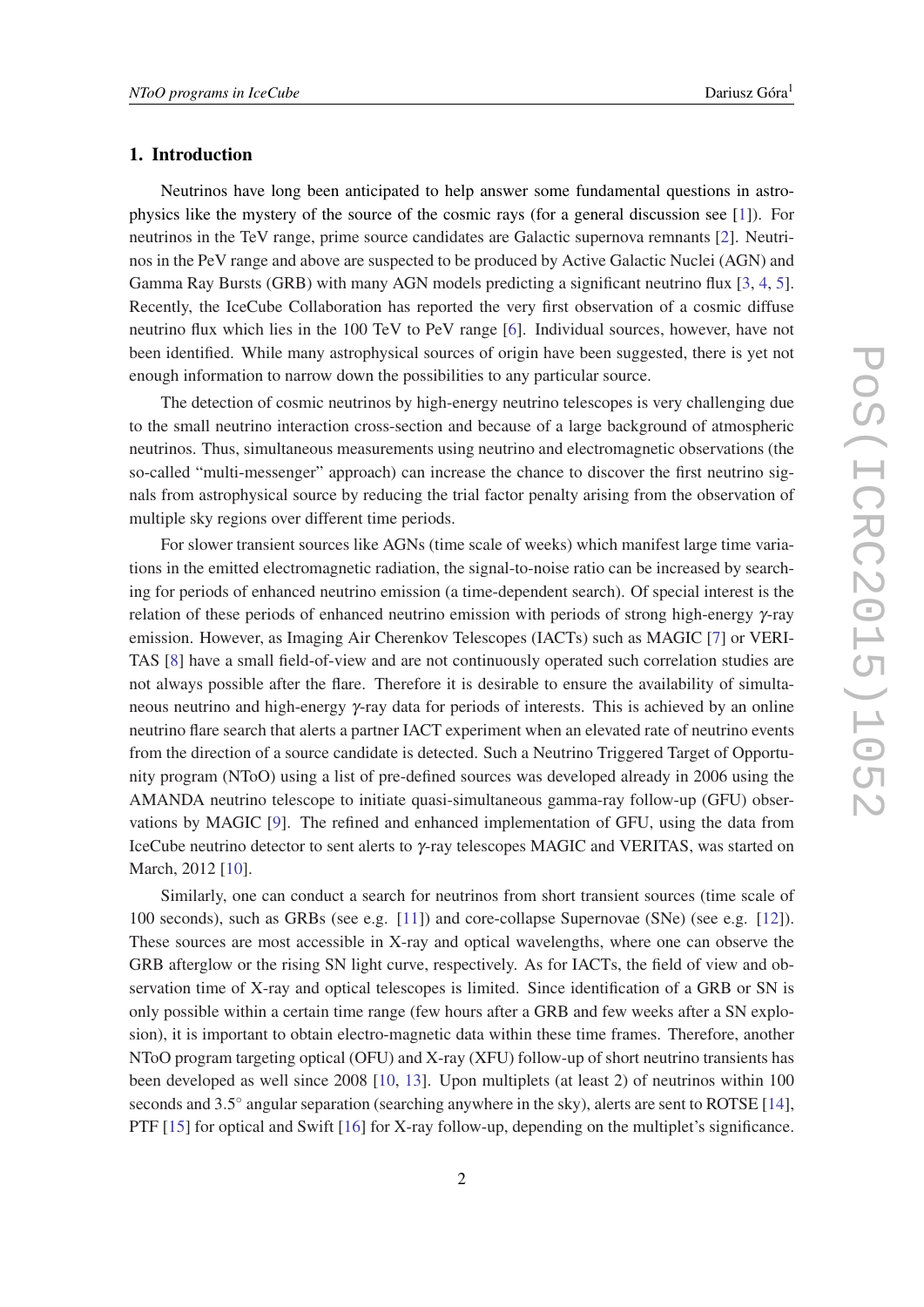### 2. Selection of Target Sources

As already mentioned, the online search for short transient neutrino sources is mostly motivated by models of neutrinos from long durations GRBs [\[11\]](#page-7-0) and from choked jet supernovae (SNe) [\[12](#page-7-0)] that are SNe hosting a mildly relativistic jet. The two source classes are related: Both are thought to host a jet, which is highly relativistic in case of long GRBs, but only mildly relativistic in case of choked jet SNe. However, the choked jet is less energetic and thus cannot penetrate the stellar envelope, making it invisible in  $\gamma$ -rays. The produced neutrinos at TeV energies can escape nevertheless and might trigger a discovery of a SN in the follow-up channels. Both sources are expected to emit a short, about 10 s long burst of neutrinos either 10 to 100 s before or at the time of the γ-ray burst, setting the natural timescale of the neutrino search. After recording the neutrino burst, follow-up observations can be used to identify the counterpart of the transient neutrino source. The γ-ray burst itself is generally too short for a follow-up to IceCube data, since 95% of GRBs have a duration of less than 150 s. However, there are good detection prospects using the GRB afterglow, in optical or in X-ray data. A very fast response within minutes to hours is required for this. A choked jet SN is found by detecting a shock breakout or a SN light curve in the follow-up images, slowly rising and then decaying within weeks after the neutrino burst. In addition to the transient neutrino emission within 100 s, as discussed above, SNe can be promising sources of high-energy neutrinos, especially the class of Type IIn SNe [\[17](#page-7-0)]. These are core-collapse SNe embedded in a dense circumstellar medium (CSM) that was ejected in a pre-explosion phase. Following the explosion, the SN ejecta plow through the dense CSM and collision less shocks can form and accelerate particles, which may create high-energy neutrinos. This is comparable to a SN remnant, but on a much shorter time scale of 1 to 10 months.

Coordinated observation of gamma-rays and neutrinos might be possible for sources where charged and neutral mesons are produced simultaneously, from hadronic p-p or p- $\gamma$  interactions. This concerns variable objects such as Blazars or Flat-Spectrum Radio Quasars (FSRQs), as well as Galactic systems like microquasars and magnetars, whose emission is interpretable with hadronic models. The chance of detection of individual AGN flares, on a time scale of days or weeks, is estimated on different predictions for the mechanism yielding the observed electromagnetic emission at high energies [\[3,](#page-7-0) [4](#page-7-0)]. A common feature of several models is that the class of high energy peaked BL Lacs (HBLs) is expected to be weakest in neutrinos, as compared to low energy peaked BL Lacs (LBLs) and FSRQs, if interactions of protons with ambient or self-produced radiation significantly contribute to the observed high energy gamma-ray emission. With high target matter density, the neutrino yield can be highest when the very high energy γ-ray emission is strongly attenuated by internal absorption, with cut-off values, however, being uncertain. In case of pp-dominated scenarios, conclusions are different [\[4\]](#page-7-0), favoring LBLs to FSRQs. In all cases, the availability of simultaneous information on high energy γ-ray emission and neutrinos is crucial.

The most interesting objects as a target for GFU observations triggered by IceCube events are promising sources of TeV neutrinos, which are either known to exhibit a bright GeV flux in γrays and show extrapolated fluxes detectable by IACTs, or are already detected by IACTs and are variable. Thus, for GFU the selected list of AGNs from the second Fermi point-source catalog [\[20](#page-7-0)] combined with the lists provided by the partner experiments (currently MAGIC and VERITAS) covering the Northern hemisphere ( $\delta > 0^{\circ}$ ) are used, see [[10\]](#page-7-0) for more details.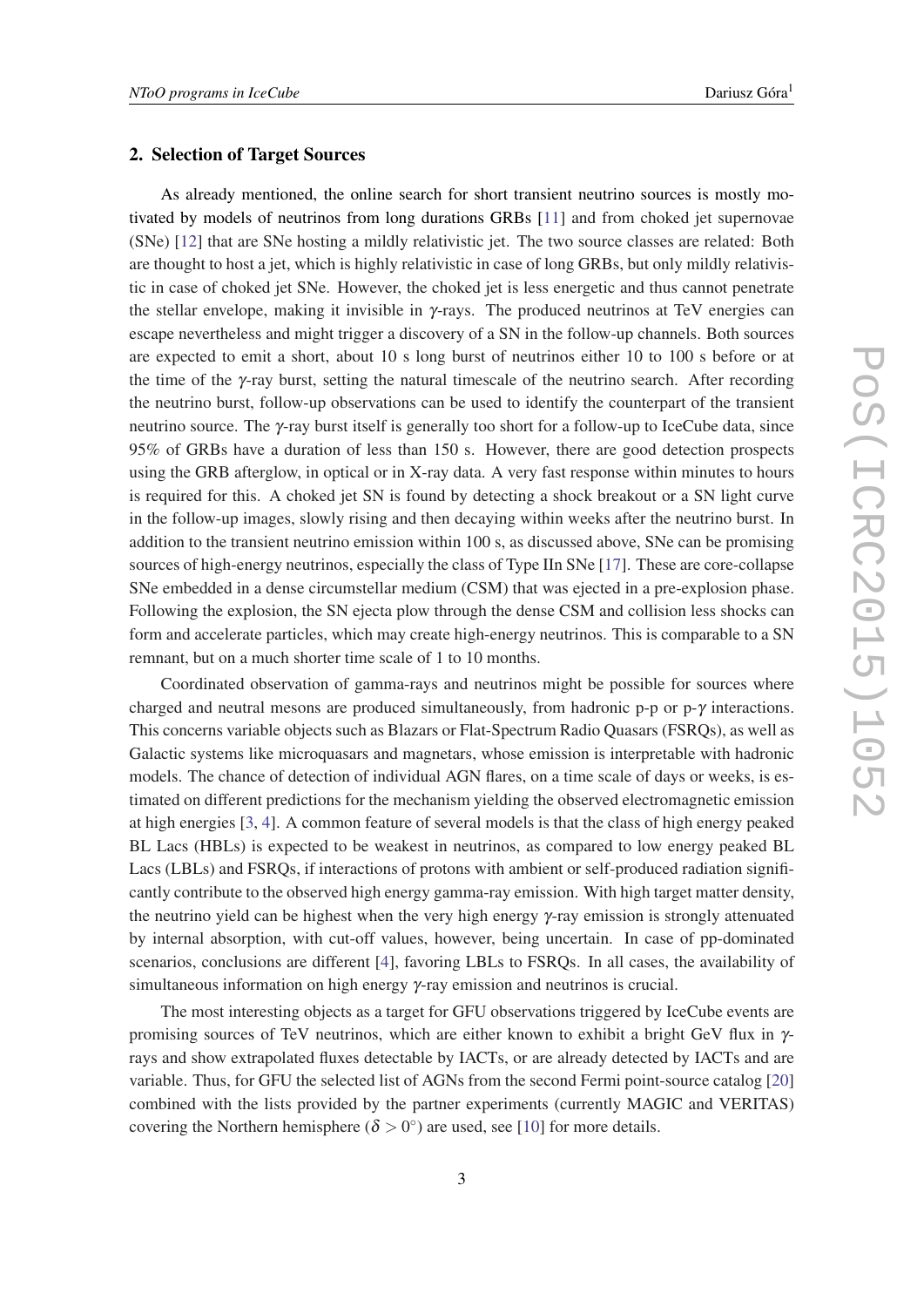#### 3. The IceCube follow-up alert issuing system

IceCube is a cubic-kilometer neutrino detector installed in the ice at the geographic South Pole [[21\]](#page-7-0) between depths of 1450 m and 2450 m. Detector construction started in 2005 and finished in December 2010. Neutrino reconstruction relies on the optical detection of Cherenkov radiation emitted by secondary particles produced in neutrino interactions in the surrounding ice or the nearby bedrock. For NToO programs presented here, only muon neutrino events are considered, because of the long range of the secondary muons which allows for reconstructing these events with good pointing accuracy. The pointing information relies on the secondary muon direction, which at energies above 1 TeV differs from the original neutrino direction by less than the angular resolution of the detector. The current online data processing is running in real-time within the limited computing resources at the South Pole, capable of reconstructing and filtering the neutrinos and sending alerts to follow-up instruments with a latency of only a few minutes. The optical (OFU) and X-ray (XFU) real-time follow-up programs currently encompass three follow-up instru-ments: the Robotic Optical Transient Search Experiment (ROTSE) [\[14](#page-7-0)]<sup>1</sup>, the Palomar Transient Factory (PTF) [[15\]](#page-7-0) and the Swift satellite [\[16](#page-7-0)]. These triggered observations were supplemented with a retrospective search through the Pan-STARRS1  $3\pi$  survey data [[18\]](#page-7-0). Similarly, the GFU is sending alerts to the MAGIC and VERITAS.

The basis for the neutrino event selection is an on-line filter that searches for high-quality muon tracks. The fullsky rate of this filter is about 40 Hz for IceCube in its 2012/2013 configuration with 86 deployed strings. This rate is strongly dominated by atmospheric muons. In order to efficiently select neutrinos events from this sample several elaborate reconstruction algorithm have to be applied. However, as the computing resources at the South Pole are limited, this is only possible at a lower event rate. The so-called Online Level 2 Filter (Online-L2 Filter) selects events that were reconstructed as upgoing with a likelihood reconstruction that takes into account the time of arrival of the first photon at each Digital Optical Module (DOM) and the total charge recorded in that module. By requiring a good reconstruction quality the background of misreconstructed atmospheric muons is reduced. The parameters used to assess the track quality are the likelihood of the track reconstruction, the number of unscattered photons with a small time residual w.r.t. the Cherenkov cone and the distribution of these photons along the track. The reduced event rate of approximately 5 Hz can then be reconstructed with more time intensive reconstructions, like angular resolution estimators and likelihood fits applied to different subsets of the recorded photons. Based on these reconstructions the final event sample is selected by employing different quality cuts for OFU/XFU and GFU . The event selection results in an event rate of about 2 mHz for GFU and 3mHz for OFU and a median angular resolution of 0.6° for 100 TeV and higher energies.

For OFU/XFU, in order to suppress background from atmospheric neutrinos, a multiplet of at least two neutrinos within 100 seconds and angular separation of 3.5° or less is required to trigger an alert. In addition, since 2011 mid-September, a test statistic is used, providing a single parameter for selection of the most significant alerts. It was derived as the analytic maximization of a likelihood ratio following [\[19](#page-7-0)], for the special case of a neutrino doublet with rich signal content, see [[10\]](#page-7-0) for more details.

For GFU the timescale of a neutrino flare is not fixed a-priori, and the time-clustering ap-

<sup>&</sup>lt;sup>1</sup>At the moment, there is no followup to ROTSE anymore as they went out of operation.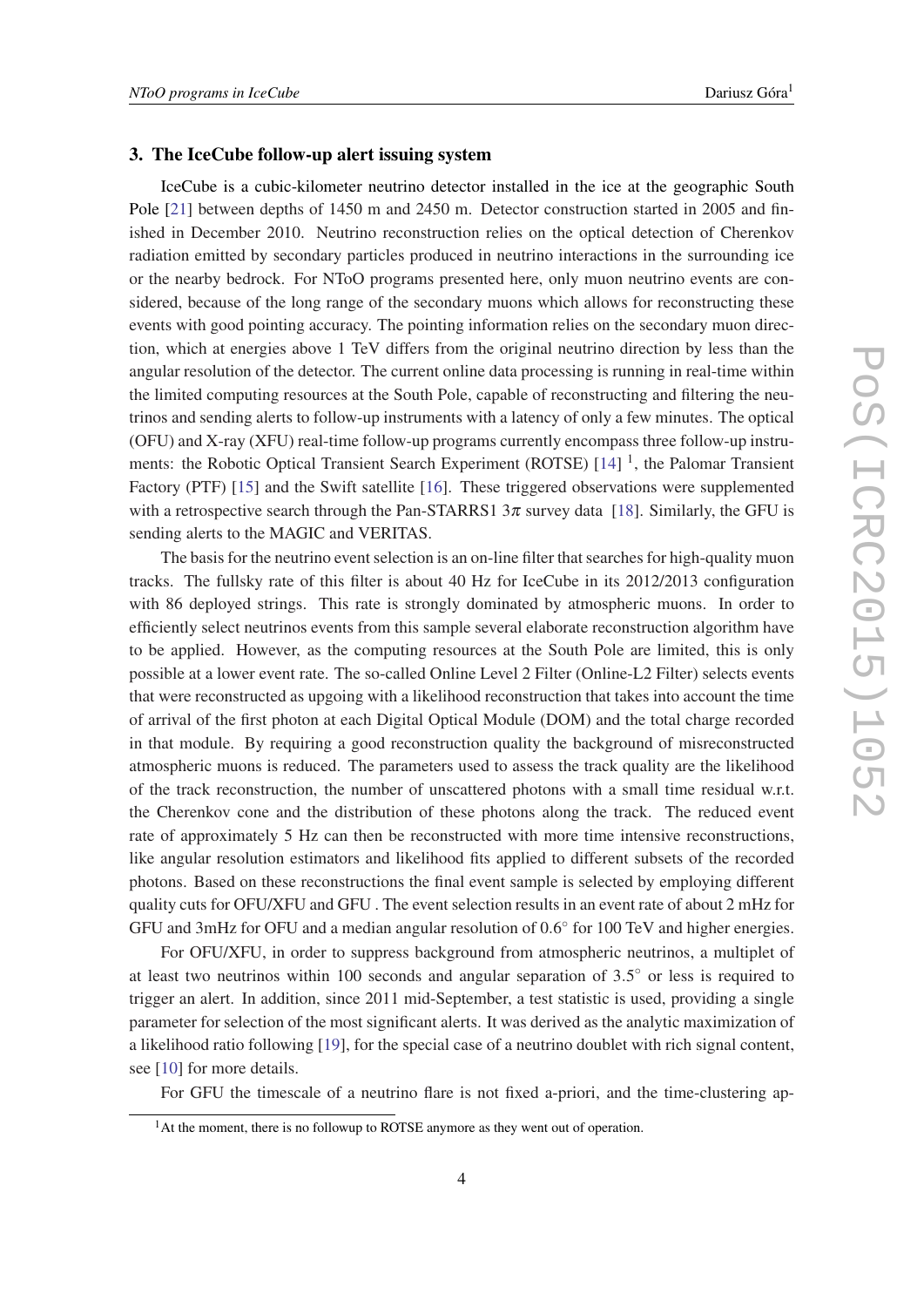proach that was developed for an unbiased neutrino flare search [[22\]](#page-7-0) looks for any time frame with a significant deviation of the number of detected neutrinos from the expected background. The simplest implementation uses a binned approach where neutrino candidates within a fixed radius around a source are regarded as possible signal event. If the significance for an evaluated event cluster exceeds a certain threshold, an alert message containing the source name, event positions, event times and the significance of the cluster is generated and the sent to partner experiments, see also [[10\]](#page-7-0) for more detailed description of GFU.

# 4. Selected results of NToO programs

The IceCube NToO programs like OFU/XFU/GFU have been running stably for a few years and are taking high-quality data from both IceCube and the follow-up instruments. The result will be subject of forthcoming publications [\[24](#page-7-0)]. Thus here, only a short status report will be given, highlighting the most important results.

For OFU/XFU, the total number of observed doublet alerts is 258, since inauguration of the program in December 2008 until May 2014. This stands against a background expectation of 236.7 $\pm$ 15.4 doublets. No triplets have been observed, while the background expectation is 0.09 $\pm$ 0.3 triplets. However, in March 2012, the most significant neutrino alert during the first three years of operation was issued by IceCube. In the follow-up observations performed by the PTF, a Type IIn supernova (SN) PTF12csy was found  $0.2^{\circ}$  away from the neutrino alert direction, with an error radius of  $0.54^\circ$ . It has a redshift of  $z = 0.0684$ , corresponding to a luminosity distance of about 300 Mpc and the Pan-STARRS1 survey shows that its explosion time was at least 158 days (in host galaxy rest frame) before the neutrino alert, so that a causal connection is unlikely. The a posteriori significance of the chance detection of both the neutrinos and the SN at any epoch is 2.2 $\sigma$  within IceCube's 2011/12 data acquisition season. Also, a complementary neutrino analysis reveals no long-term signal over the course of one year. Therefore, the SN detection is considered coincidental and the neutrinos uncorrelated to the SN. However, the SN is unusual and interesting by itself: It is luminous and energetic, bearing strong resemblance to the SN IIn 2010jl, and shows signs of interaction of the SN ejecta with a dense circumstellar medium. High-energy neutrino emission is expected in models of difusive shock acceleration, but at a low, non-detectable level by IceCube experiment for this specific SN.

For GFU, since the inauguration of the GFU program in 2012, 13 physics alerts have been sent so far (4 in 2012, 2 in 2013, 6 in 2014, 2 in 2015 ). Follow-up observations have been performed by MAGIC in three cases and by VERITAS in four cases. The most interesting alert generated on 9 November 2012 originated from the source 1150+497 (located at  $\theta = 139.5^{\circ}$ ). Six events observed during 4.169 days comprise the alert. The Poisson probability (pre-trial) for this observation is  $-\log_{10} p = 4.64$ , the highest alert significance of the alerts sent during the 2012/2013 data acquisition season. The alert was forwarded to the VERITAS telescope and resulted in a follow-up observation. The VERITAS team received the alert from IceCube, but due to the poor weather and bright moonlight conditions did not allow VERITAS observations until 12 November 2012, at which point the source was visible at low elevations at the very end of the night. A further observation was made on the following night with the total exposure time of about 15 min. No statistically significant evidence for gamma-ray emission was seen from the position of source, thus the integral upper flux limit was calculated by VERITAS.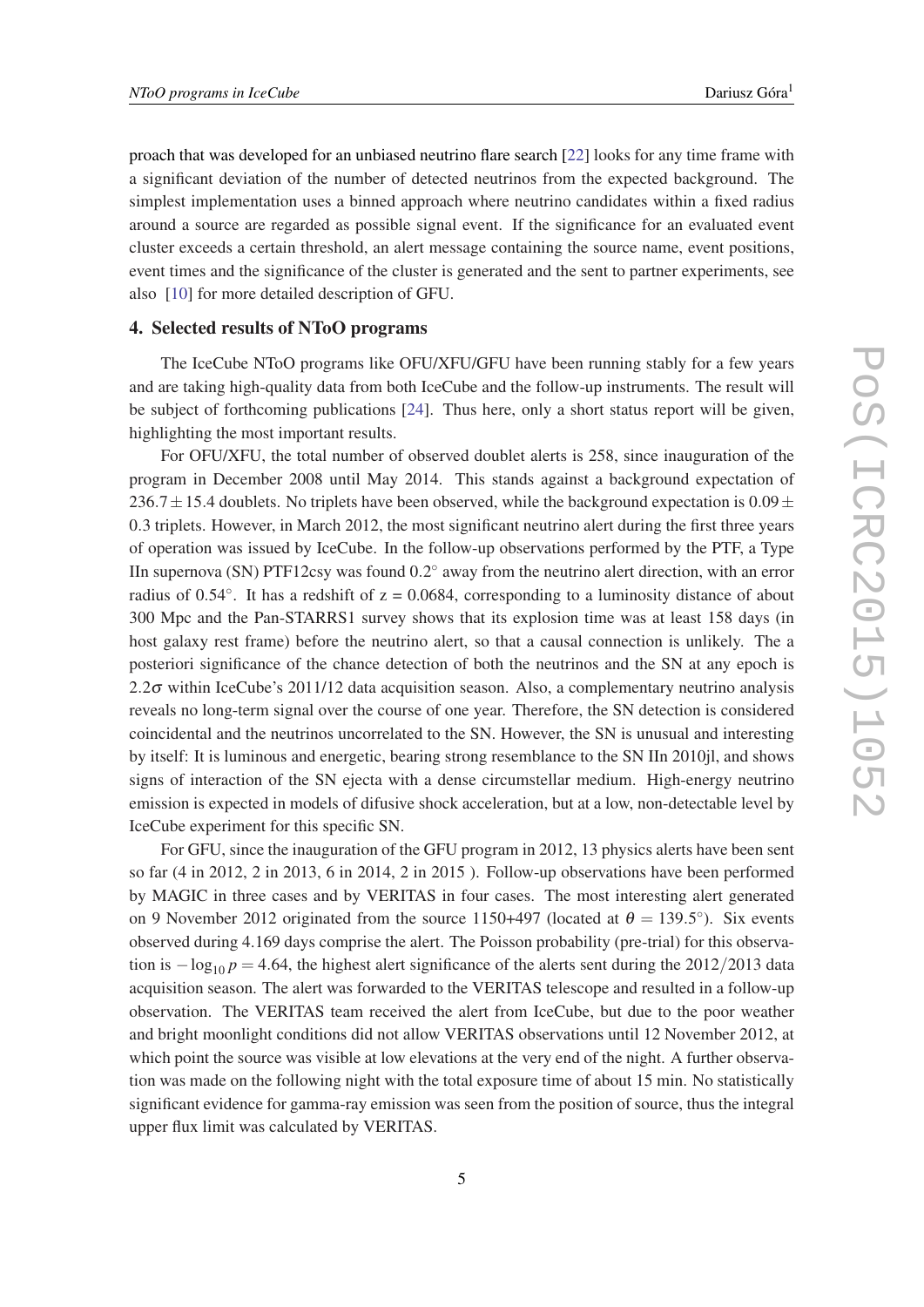<span id="page-5-0"></span>

Figure 1: (A) Distribution of BDT score for the ensemble of trees trained with an  $E^{-2}$  spectrum. Vertical dashed lines corresponds to optimized BDT cut (Northern hemisphere). (B) The BDT score as a function of cos(zenith angle). The red lines keeps approximately an equal rate per zenith bin ( $\simeq 10^{-4}$  Hz). A piecewise polynomial function is then fit to the red curve (black curve).

#### 5. Recent and upcoming improvements

The currently deployed neutrino event selection in the GFU employs simple cuts on a number of variables that discriminate between signal neutrinos and atmospheric muon background. The cuts on these parameters have been optimized to achieve an optimal sensitivity. However, such cuts most likely do not lead to the most optimal shape in terms of signal and background separation. In order to increase the separation between signal and backgroud event distributions the Boosted Decision Trees (BDTs) [[23\]](#page-7-0), multi-variate learning machines, were used. In fact, for (OFU/XFU) the multi-variant selection scheme was already implemented since 2012, but it was used to cover only the Northern Hemisphere. The aim is replacing the present GFU selection by developing a new event selection, which can be used also by OFU/XFU program, will be comparable to offline point source samples and will cover the entire sky i.e. providing  $4\pi$  coverage. Here, a short description of a new BDT selection is presented, which has been implemented for 2015/2016 IceCube data acquisition season.

For a new BDT selection scheme, the multivariate cuts were based on 14 observables obtained by choosing parameters with low correlation in background but high discriminating power between signal and background. Observables specifying the geometry, the time evolution of the hit pattern as well as the quality and consistency of the various track reconstructions and the number of strings with signals are used. The BDT training was done with simulated signal events for a soft neutrino spectrum of  $E^{-2.7}$  and for an  $E^{-2}$  spectrum. As an example, Figure 1 depicts results of the BDT training for an  $E^{-2}$  spectrum. In addition, to achieve a good result for all spectra, a new event weighting scheme was introduced, by giving each signal event a combined weight of the spectra weights (CSW):  $w_i = (\frac{w_i^{E^{-2.7}}}{E_{i,j}^{E^{-2.7}}}$  $\frac{w_i^{E-2.7}}{\sum_j w_j^{E-2.7}} + \frac{w_i^{E-2}}{\sum_j w_j^{E-2}}$  $\frac{w_i^{E-2}}{\sum_j w_j^{E-2}} + \frac{w_i^{E-1}}{\sum_j w_j^{E-1}}$  $\frac{w_i}{\sum_j w_j^{E-1}}$  )/ $\sum_j w_i$ . A set of off-time real data, was used for training as background. Additionally, for the simulated signal, the reconstructed track was required to be within of 5◦ of the simulated direction in order to train BDT with only well-reconstructed events. The final selections were optimized to provide the best discovery potential for an  $E^{-2}$  neutrino flux, which results in a BDT score value of 0.106. This final cut leads to a rate of 2 mHz for the final sample and as it shown in Table [1](#page-6-0) to the better signal efficiency (w.r.t. to OnlineLevel-2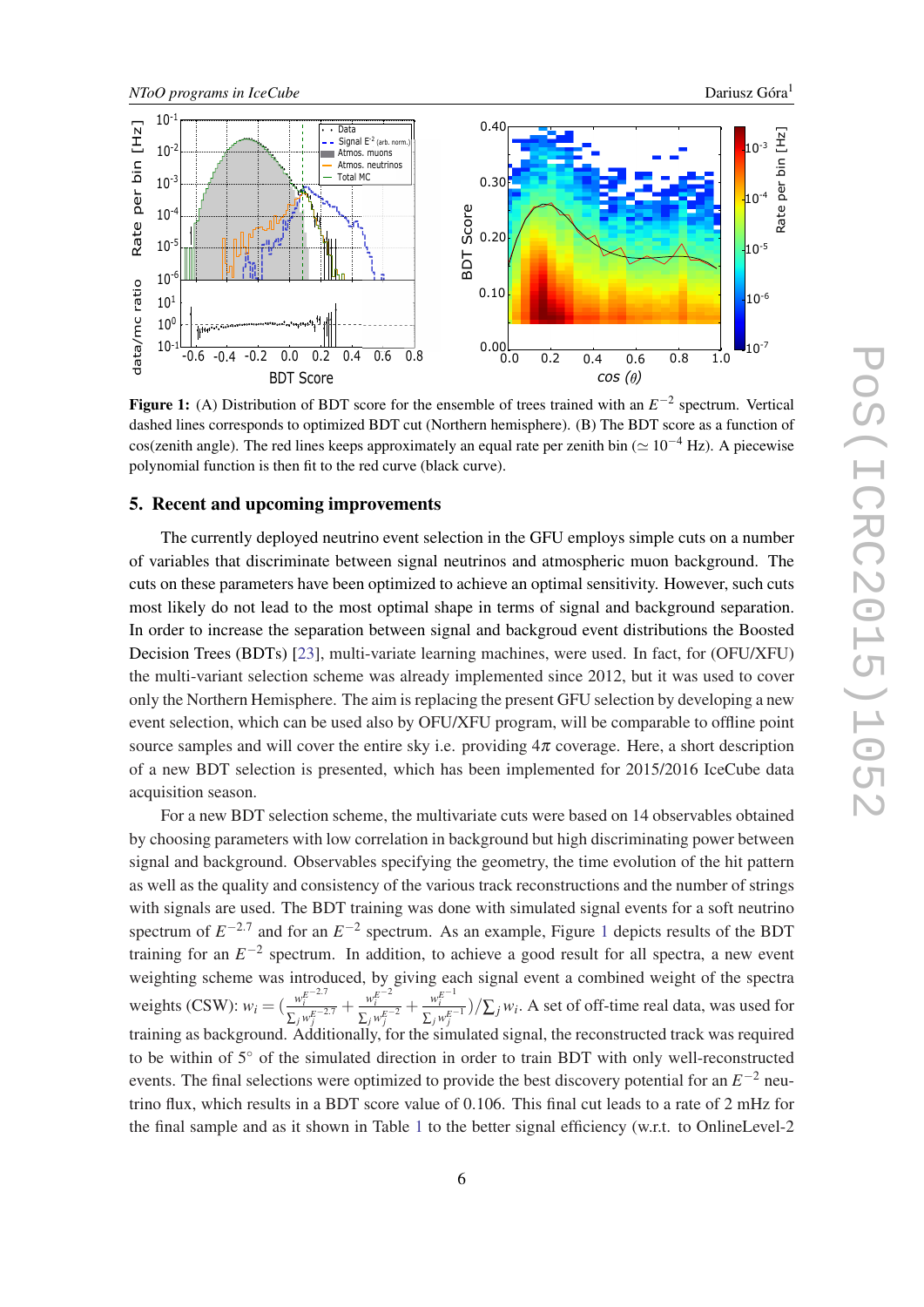<span id="page-6-0"></span>

| Cut Level      | Data rate | Atm. $v_{\mu}$ rate $ E^{-1}Eff.  E^{-2}Eff.  E^{-2.7}Eff.$ |     |                 |     |
|----------------|-----------|-------------------------------------------------------------|-----|-----------------|-----|
|                | (mHz)     | (mHz)                                                       | (%) | $\mathscr{G}_0$ | (%) |
| Simple Cuts    | 2.0       | 1.9                                                         | 79  | 69              | .54 |
| BDT $E^{-2.0}$ | 1.9       | 1.7                                                         | 86  | 81              | 72  |
| BDT $E^{-2.7}$ | 2.7       | 2.5                                                         | 84  | 78              | 65  |
| <b>BDT CSW</b> | 3.1       | 2.8                                                         | 83  | 80              | 72  |

Table 1: Data, atmospheric muon, and neutrino expected background rates for different cut progression. The signal efficiency for an  $E^{-2}$  neutrino spectrum with respect to the OnlineL2 Filter is also shown.

Filter efficiency) than the straight GFU cuts. The BDT-based event selection leads to the improvement in the signal efficiency of about  $+11(+18)$ % for an  $E^{-2}$  ( $E^{-2.7}$ ) spectrum w.r.t. the simple cuts.

The BDT selection was also used for the Southern hemisphere (zenith angle  $\theta < 90^{\circ}$ ). However instead of a single BDT score cut value, a zenith-dependent cut was applied in order to select a constant number of events per solid angle, as it is shown in Figure [1](#page-5-0) (B). This zenith-dependent cut was also optimized w.r.t. sensitivity and discovery potential for an *E* <sup>−</sup><sup>2</sup> neutrino spectrum.The optimized cut described by a polynomial fit (Figure [1](#page-5-0) (B)) leads to the total data rate of 2.1 mHz and average signal efficiency of about 40 % (w.r.t. OnlineL2 Filter).

It was the first step in establishing the GFU, demonstrating its technical feasibility and proving that a time-dependent point source search can be run stably and reliably over long periods of time at the South Pole. Therefore a simple search technique like the binned method was implemented first. However, current offline IceCube searches for neutrino point-sources usually employ unbinned maximum likelihood methods [[19\]](#page-7-0) to increase the discovery potential. Thus, also for GFU such an approach was implemented, in order to calculate the alert significance by taking into account an event-by-event angular reconstruction uncertainty estimation and an energy estimation of the event. The upgrade towards the BDT-based event selection and a subsequent likelihood analysis, in case of GFU increase the sensitivity in the Northern hemisphere of about 30-40% to a level comparable to the sensitivity obtained for the standard offline point-source analysis [\[25](#page-7-0)]. It also opens the possibility to observe flares on the Southern hemisphere and forward alerts to the H.E.S.S. telescope [\[26](#page-7-0)], with which an MoU has been established.

In previous years of operation of the OFU/XFU/GFU systems, neutrino candidate event selections, multiplet selection and alert generation all took place within the data acquisition system at South Pole. Although well-contained, it was found to be somewhat inflexible and difficult to expand. To address these shortcomings, the OFU/GFU/XFU systems are already transitioning to a new system. This system separates the neutrino candidate selection at the South Pole, and transmitting the information as a stream of single high energy events to North via rapid satellite communication channels. Followup processes in the North evaluate neutrino candidates, and generate alerts for external observatories, see [\[25](#page-7-0)] for more detailed description.

# 6. Conclusions

The IceCube NToO programs (OFU, XFU and GFU) have been running stably since a few years and are taking high-quality data from both IceCube and the follow-up instruments. As an example, the highest significance alert from the OFU program led to a coincidental discovery of a